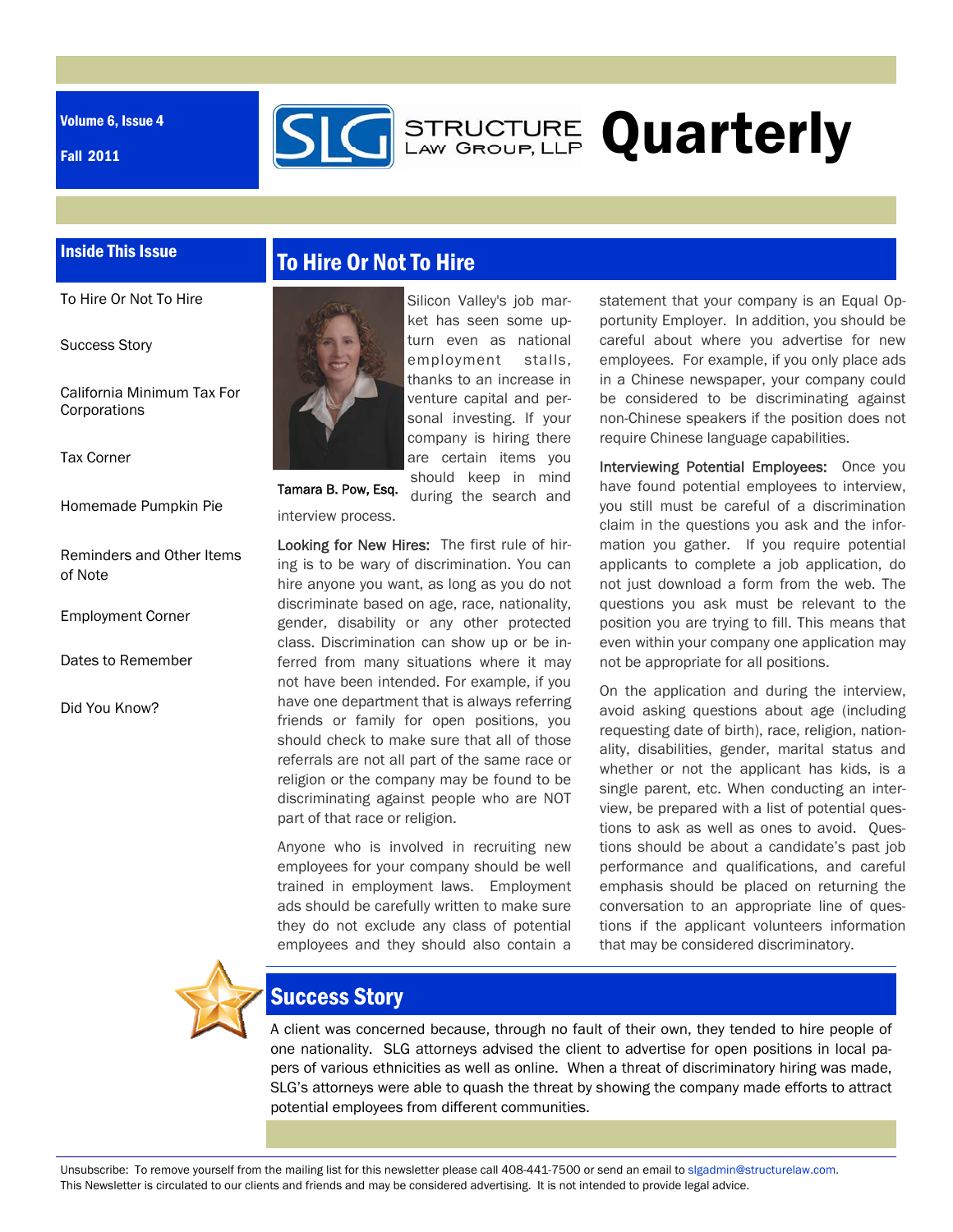## California Minimum Tax For Corporations

The general rule is that every corporation that is formed or registered in California must pay \$800 per tax year, as a minimum franchise tax, regardless of whether it is active or inactive, making money or losing money. However, there are two exceptions to this rule that are good to review as we get closer to the end of the year.

*A corporation is not subject to the minimum tax in the first year that it is incorporated or registered in California.* 

The first exception is the "firstyear-free" rule. A corporation is not subject to the minimum tax in the first year that

it is incorporated or registered in California. In that first year, the corporation just pays income tax on its net income, with no minimum. It is important to note that the first-year-free rule only applies to corporations (both C corporations and S corporations) and LLCs that have elected to be taxed as corporations. The first-year-free rule does not apply to other LLCs, limited partnerships (LPs) or limited liability partnerships (LLPs).

The second exception is the "15-days-or-less" rule. This rule applies to corporations, LLCs, LPs and LLPs. These entities are not subject to the \$800 minimum franchise tax for any tax year which is 15 days or less in which they did not do business in California. For example, if a calendar year corporation is formed on or after the 17th day of December (a 31 day month), it will have a short year of 15 days or less and will not be required to file a tax return for that short period. This can be used for the first or last year of a company's existence.

Both of these exceptions can be used by one corporation. So, a company that incorporates on December 17, 2011

does not have to pay the minimum tax for 2011 (15 days-or-less rule) or 2012 (first-year-free rule*). [Source: Spidells CA Taxletter September 1, 2011, page 101 volume 33.9.]* 



## Tax Corner

#### New IRS Guides For Auditing Consultants, Attorneys and Architects

The IRS has released a new audit guide for business consultants. If you are a business consultant, check out http://www. irs.gov/businesses/small/ and you can look at exactly what the IRS is looking for when they audit your tax returns. In particular, there are sections on meals, travel and entertainment deductions, independent contractors vs. employees, and accounting for expense reimbursements.

The IRS also has an agent handbook for auditing attorneys that shows what agents are looking for in how attorneys report different types of income, account for costs advanced, and write-off meals, travel and entertainment.

Architects can look for a list of examination issues that also apply to landscape architects. There are also new audit guides for fishermen and indoor tanning salons. All audit guides can be found at http://www.irs.gov/businesses/ small/article/0,,id=108149,00.html. *[Source: The Kiplinger Tax letter, vol 86 no 15, July 22, 2011]*

#### Out of State LLCs and California Franchise Fees

Once again California has ruled that LLCs owe California tax if the managing member is a California resident. LLCs are subject to two types of tax in California, the annual franchise fee of \$800 and the gross receipts fee based on revenue. The gross receipts fee is only incurred on income from California sources. However, if an LLC is considered to be doing business in California, it will have to pay the \$800 minimum tax. So, if you form a Delaware LLC to hold Texas real property, but you are the managing member and you are a California resident, you will be subject to the California franchise tax. Also, if you are a nonmanaging member of a non-CA LLC, your presence in California may be enough (if not purely passive) to cause the LLC to be considered to be doing business in California and therefore subject to the requirements to register in California and pay the franchise fee. If an LLC has a California member, the FTB actually presumes that the LLC is doing business in California and the LLC must present facts to show that it is not.

*[Source: Spidells CA Taxletter, page 94-95 volume 33.8, August 1, 2011.]*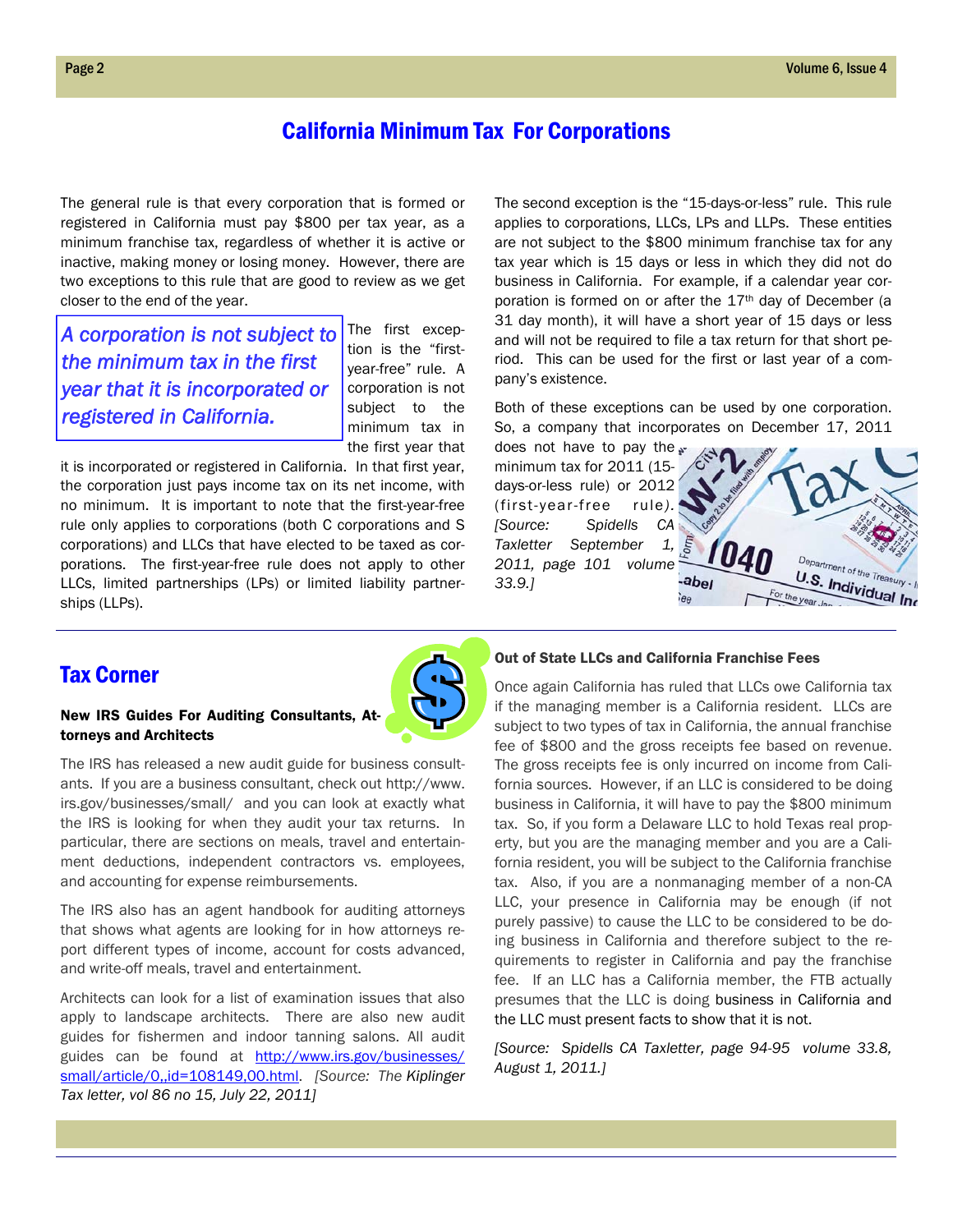## Homemade Pumpkin Pie

pie made with real pumpkin. If you dare! Here is a recipe for truly homemade pumpkin

#### Ingredients:

- 1 pastry crust
- 2 large eggs
- 1 can evaporated milk
- 1 3/4 cups fresh pumpkin puree (instructions below)
- 3/4 cup sugar
- 1 Tablespoon dark molasses
- 1 teaspoon ground cinnamon
- 1/2 teaspoon ground ginger
- 1/4 teaspoon ground cloves
- 1/2 teaspoon salt

#### Directions:

- Preheat oven to 425 degrees.
- Line pie dish with pastry crust.
- In a large bowl mix eggs, milk, pumpkin puree, sugar, molasses, cinnamon, ginger cloves and salt.
- Pour filling into prepared crust and bake at 425 degrees for 15 minutes. Reduce temperature to 350 degrees and cook for another 45-50 minutes.
- When a knife comes out clean, the pie is done.
- Cool completely on a wire rack.

#### How To Make Pumpkin Puree from A Fresh Pumpkin

- Split a medium pumpkin crosswise, remove and discard seeds and fibers.
- Place pumpkin, cut side down, on lightly greased baking sheet. Bake at 325 degrees until tender, about 1 hour.
- Scrape pulp away from skin and throw away skin.
- Place pulp in blender or food processor with a metal blade and process in batches, until smooth.
- Measure 1 3/4 cups puree for recipe. Remaining puree can be stored in the freezer for up to six months.



### Reminders And Other Items Of Note

#### Dissolution of Entities in 2011

If you want to dissolve an entity to avoid paying California franchise taxes for 2012, now is the time to consider winding up before year

end.

#### Formation of New Entities

If you are planning on forming a new entity before the end of the year, please note that if the entity is formed during the last two weeks of the year and does not do any business until January 1, 2012, it will not incur taxes for 2011.

#### **Opportunity**

Don't forget that the 100% exclusion of capital gain from the sale of qualified small business stock ("QSBS") was extended until the end of 2011. QSBS acquired after September 27, 2010 and before January 1, 2012 and held for at least five years is eligible for this special tax exclusion.

## Employment Corner

#### New Labor Board Regulations

According to a new law adopted by the National Labor Relations Board (NLRB), beginning on January 31st most private employers will be required to display a poster in their



workplaces notifying employees of their right to form and join a union. Employers must display this poster where other workplace notices are posted. All employers subject to the NLRB will be required to display the poster whether or not they have unions. The Board has chosen not to assert its jurisdiction over very small employers with an annual volume of business that is not large enough to have more than a slight effect on interstate commerce. The notice will be available for download from the NLRB website https:// www.nlrb.gov/poster. Failure to post the notice may be treated as an unfair labor practice under the National Labor Relations Act. However, employers will not be fined for failing to post the notice because the NLRB does not have the authority to levy fines.